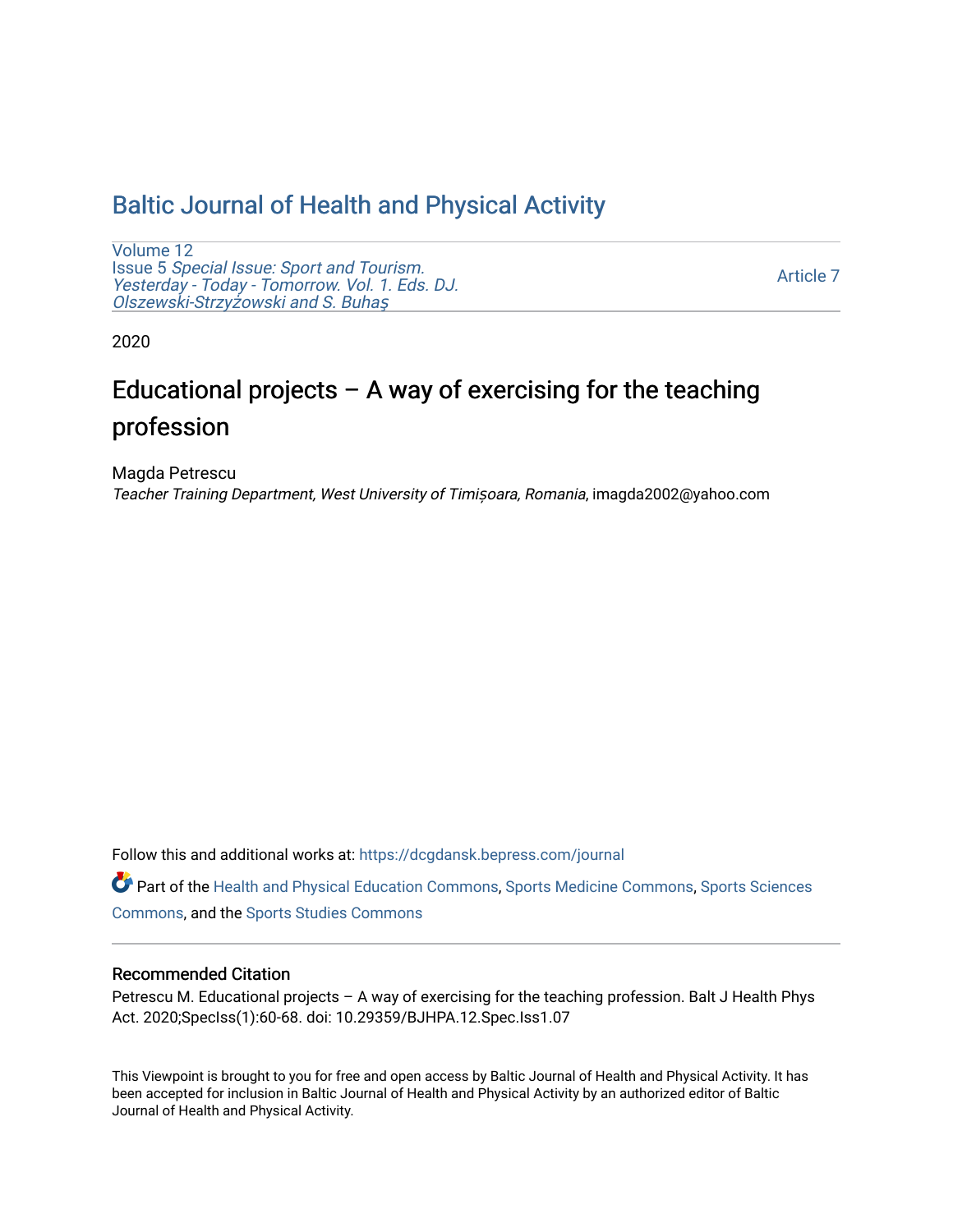**doi: 10.29359/BJHPA.12.Spec.Iss1.07**

# **Educational projects – A way of exercising for the teaching profession**

#### **Magda Petrescu**

Teacher Training Department, West University of Timișoara, Romania

#### **abstract**

One of the ways to learn and evaluate effectively is to carry out an educational project (individually or in a group); in which case, the teacher becomes a facilitator of learning and training. Materials and methods. This study is based on five projects elaborated by the students from the Faculty of Physical Education and Sports, West University of Timișoara (master studies), enrolled in the Teacher Training Program. Results. Most groups of projects start from an educational need/problem and, during the process, students establish goals and activities for the implementation of the educational project and estimate the necessary resources. This paper is just a descriptive presentation of the way future sports teachers approach educational projects.

**Key words:** effective learning, educational project, master students.

#### **article details**

|                              | Article statistics: Word count: 3,975; Tables: 2; Figures: 4; References: 8                                                                                                                                                                                                                                                                                                                                                                                                                                                                                                                                                                                                                                                                                                                                                                                   |
|------------------------------|---------------------------------------------------------------------------------------------------------------------------------------------------------------------------------------------------------------------------------------------------------------------------------------------------------------------------------------------------------------------------------------------------------------------------------------------------------------------------------------------------------------------------------------------------------------------------------------------------------------------------------------------------------------------------------------------------------------------------------------------------------------------------------------------------------------------------------------------------------------|
|                              | Received: June 2020; Accepted: August 2020; Published: November 2020                                                                                                                                                                                                                                                                                                                                                                                                                                                                                                                                                                                                                                                                                                                                                                                          |
| <b>Full-text PDF:</b>        | http://www.balticsportscience.com                                                                                                                                                                                                                                                                                                                                                                                                                                                                                                                                                                                                                                                                                                                                                                                                                             |
|                              | <b>Copyright</b> © Gdansk University of Physical Education and Sport, Poland                                                                                                                                                                                                                                                                                                                                                                                                                                                                                                                                                                                                                                                                                                                                                                                  |
| Indexation:                  | Celdes, Clarivate Analytics Emerging Sources Citation Index (ESCI), CNKI Scholar (China National Knowledge<br>Infrastructure), CNPIEC, De Gruyter - IBR (International Bibliography of Reviews of Scholarly Literature in<br>the Humanities and Social Sciences), De Gruyter - IBZ (International Bibliography of Periodical Literature<br>in the Humanities and Social Sciences), DOAJ, EBSCO - Central & Eastern European Academic Source, EBSCO<br>- SPORTDiscus, EBSCO Discovery Service, Google Scholar, Index Copernicus, J-Gate, Naviga (Softweco, Primo<br>Central (ExLibris), ProQuest - Family Health, ProQuest - Health & Medical Complete, ProQuest - Illustrata: Health<br>Sciences, ProQuest - Nursing & Allied Health Source, Summon (Serials Solutions/ProQuest, TDOne (TDNet), Ulrich's<br>Periodicals Directory/ulrichsweb, WorldCat (OCLC) |
| <b>Funding:</b>              | This research received no specific grant from any funding agency in the public, commercial, or not-for-profit sectors.                                                                                                                                                                                                                                                                                                                                                                                                                                                                                                                                                                                                                                                                                                                                        |
|                              | <b>Conflict of interests:</b> Author has declared that no competing interest exists.                                                                                                                                                                                                                                                                                                                                                                                                                                                                                                                                                                                                                                                                                                                                                                          |
| <b>Corresponding author:</b> | Magda Petrescu, Bd. V. Parvan, no.4, Timisoara 300223, Romania; phone: +40-256-592151; e-mail: imagda2002@<br>yahoo.com                                                                                                                                                                                                                                                                                                                                                                                                                                                                                                                                                                                                                                                                                                                                       |
| <b>Open Access License:</b>  | This is an open access article distributed under the terms of the Creative Commons Attribution-Non-Commercial-No-<br>Derivatives 4.0 International (https://creativecommons.org/licenses/by-nc-nd/4.0/), which permits use, distribution<br>and reproduction in any medium, provided the original work is properly cited, the use is non-commercial and is<br>otherwise in compliance with the license.                                                                                                                                                                                                                                                                                                                                                                                                                                                       |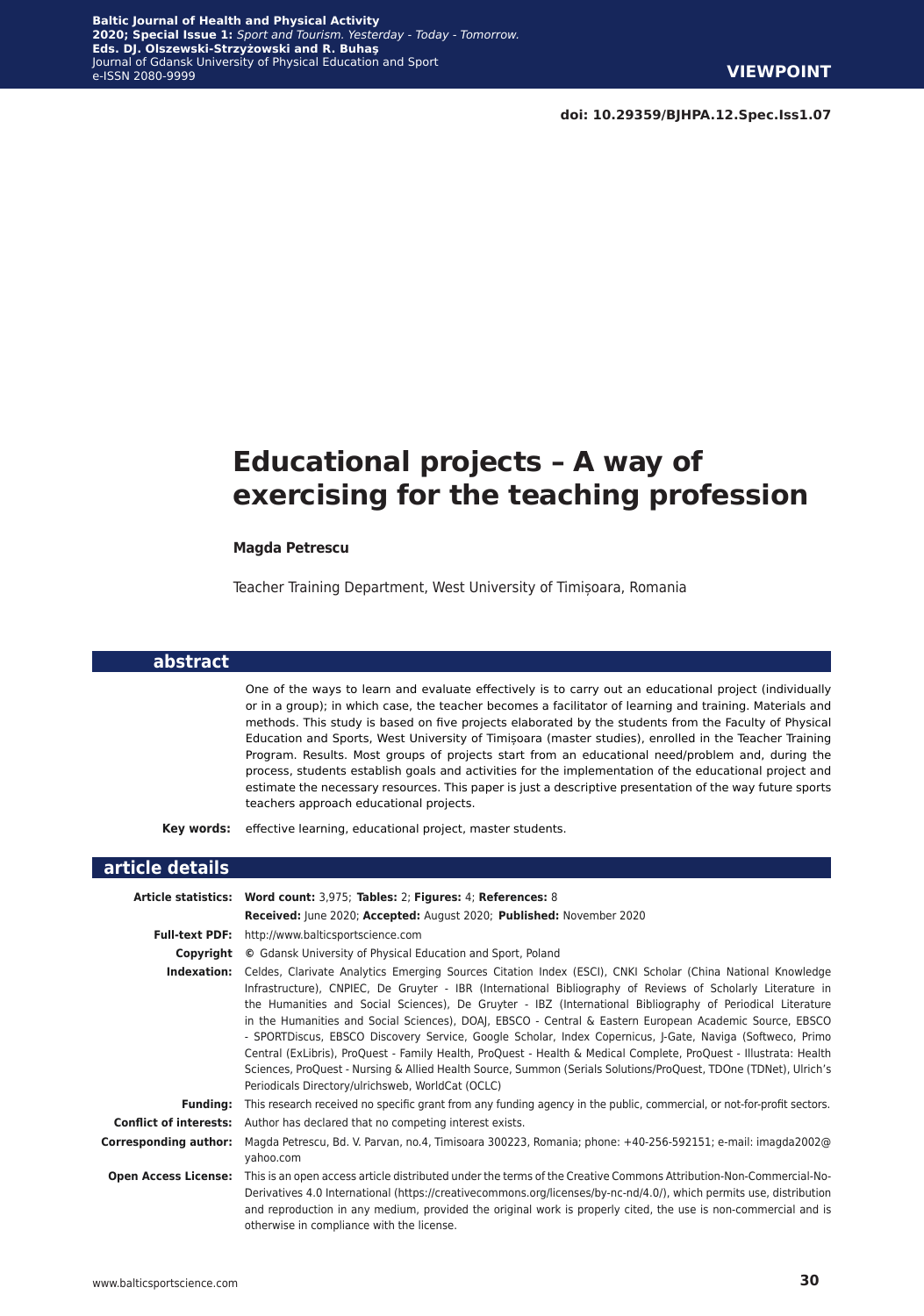## **introduction**

In university education, the evaluation of students through individual or group projects is an aspect that brings many benefits in teaching, but also has an impact on the graduates' professional careers. Group projects, in which a project team is formed, develops participants' skills such as cooperation, understanding real-life situations, assessing personal skills, integration with other points of view and models. According to the literature, carrying out an educational project means a lot of involvement from the educational actors (teacher, student) as well as effective learning. "Effective learning means reaching a consciously established result and actively involving in achieving it" [1]. The steps to achieve an educational project related to effective learning can be characterized by:

- conscious involvement and participation in the process of building knowledge by establishing links between previous experiences and transposing information into knowledge systems;
- orientation towards achieving objectives established starting from the awareness of the aspects that we intend to change through the project;
- measurable short- and long-term results project success or sustainability.

In other words, the efficiency in learning and the realization of an educational project appears at the intersection of a coordinate of three elements that need to be in balance: idea, action and result. "Learning efficiency is illustrated by the individual ability to easily, promptly and quickly solve various problematic situations and with increasing difficulty, to face successfully any requests and challenges" [2].

Effective learning through a project involves critical thinking as a tool. Critical thinking is necessary to help a person orient himself in the world of possible alternatives and to become aware of the mechanisms of his/her own thinking [3]. Given the approach of the project from the perspective of learning efficiency, the people involved are:

- active and strategic;
- have an ability to cooperate, dialogue and create knowledge with others;
- can formulate objectives and action plans;
- monitors of the learning process and adaptable to new contexts [4].

Cooperative learning with the help of an educational project aims at making students work interdependently, in groups, to achieve a common goal: solving a problem, exploring a topic, creating new ideas and solutions. It is considered that "cooperative learning is more of an instructional philosophy than a separate method and can be found in the structure of several learning methods and techniques" [5].

The characteristics of cooperative learning are [2]:

- positive interdependence in cooperative learning performance is collective; students are aware that they can achieve their instructional goals only if their peers also meet their own;
- individual and group responsibility the group is responsible for achieving its own goals and each member is responsible for his or her contribution to achieving the common goal;
- promoting interaction students work directly to solve tasks;
- development of interpersonal and group communication skills involves empowering the student for open and honest communication, conflict management, decision making, mutual trust and leadership of group activity;
- development of group processes the group decides the usefulness of the actions of each member and establishes the direction to follow in the next steps.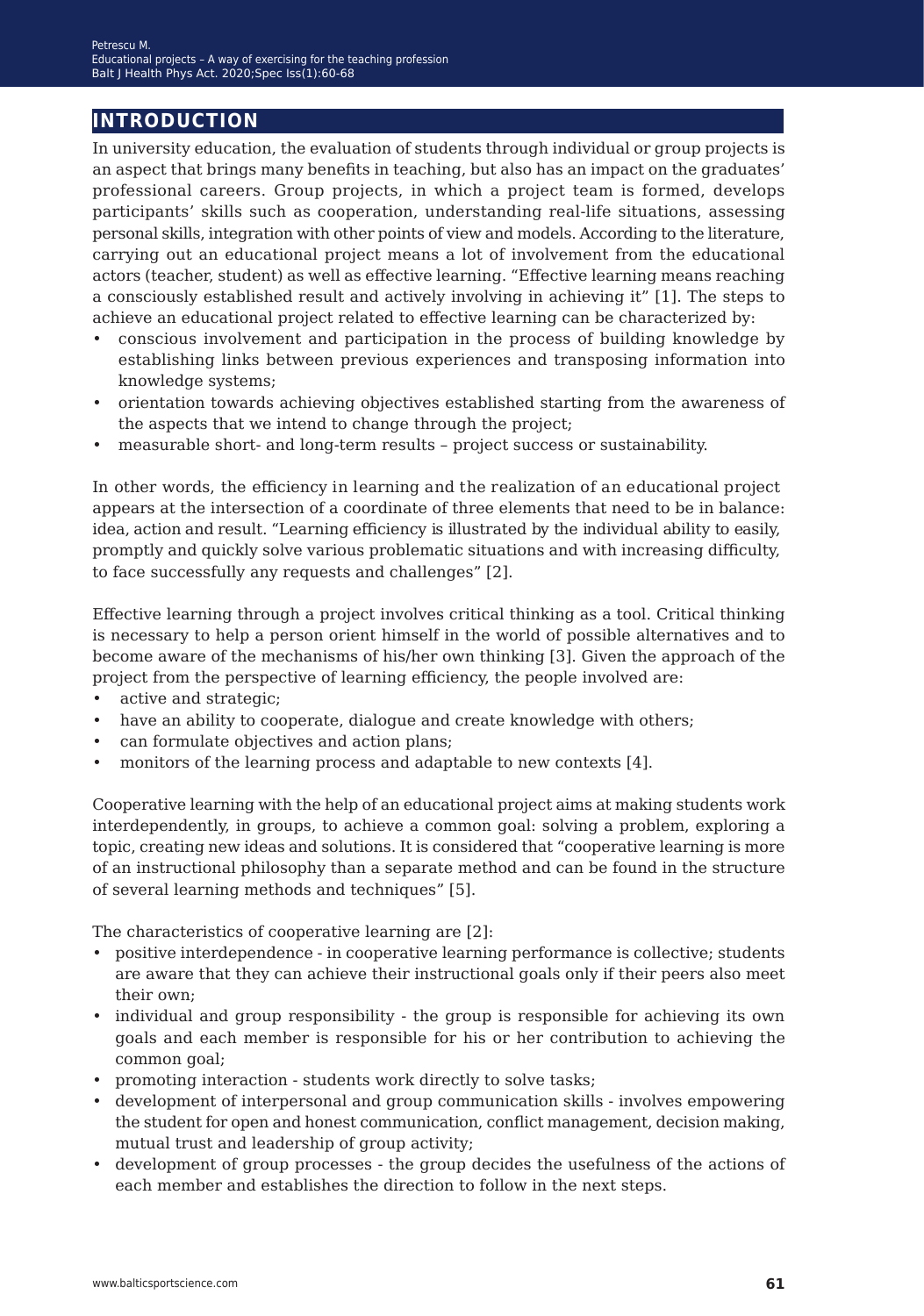### **material and methods**

"According to European Commission documents, there are 6,250,000 teachers in Europe, who have a key role to play in helping people develop their talents and potential and acquire the complex knowledge and skills needed for good professional and social integration" [6]. One of the ways in which education can become more efficient is the development and implementation of community projects aimed at improving the problematic aspects of the local community and developing the spirit of community [7,8].

In the present study, in order to ensure the descriptive delimitation of the investigated reality, we choose the educational project as a method. In this context, we considered it appropriate to maintain a qualitative trend in the processing and interpretation of results. The participants in the study are students from the West University of Timișoara, specialized in Physical Education and Sports, enrolled in the teacher training program, 2nd level (master's program students), grouped in five project teams (G1, G2, G3, G4, G5). The students had to carry out a project for the implementation of an educational program in an educational institution or for the local community.

The structure of the project involves:

- 1. Title (possible acronym)
- 2. Motivation of the chosen problem, justification of the project (current stage of the project problem) importance of the educational project, originality of the project, impact of the project on the institutional development, references to other projects with similar themes)
- 3. Beneficiaries, target group
- 4. Project team; partners
- 5. Project purpose and objectives (logical matrix)
- 6. Planning project activities, correlated with the objectives, results and responsibilities of the project team members (Gantt chart)
- 7. Possible risks and solutions
- 8. Project budget: human resources (salaries); mobility; procurement; other expenses), the amounts related to each category and the justification of the expenses
- 9. Monitoring and evaluation of the project each activity is mentioned in a concrete way and the finality and date of its realization are presented.
- 10. Dissemination of results: to whom? In what context? In what form?
- 11. Project sustainability
- 12. Solutions and discussions

#### **results**

### **Educational project G1** *−* **"Obesity in students"**

*Objective 1 −* To identify the factors that lead to students' overweight in correlation with low school performance;

*Objective 2 −* Harmonious psychomotor development of students through physical activities (appropriate to the group of children or in some cases individual physical activities);

*Objective 3* − To form positive attitudes in the educational community (students, teachers, parents, specialists in the field) towards the concept of healthy diet.

*Project justification.* Obese children face difficulties in terms of social relationships and this leads to poor school performance, because communication and achievement skills as well as student behaviour influence their school work. Thus, girls who have a normal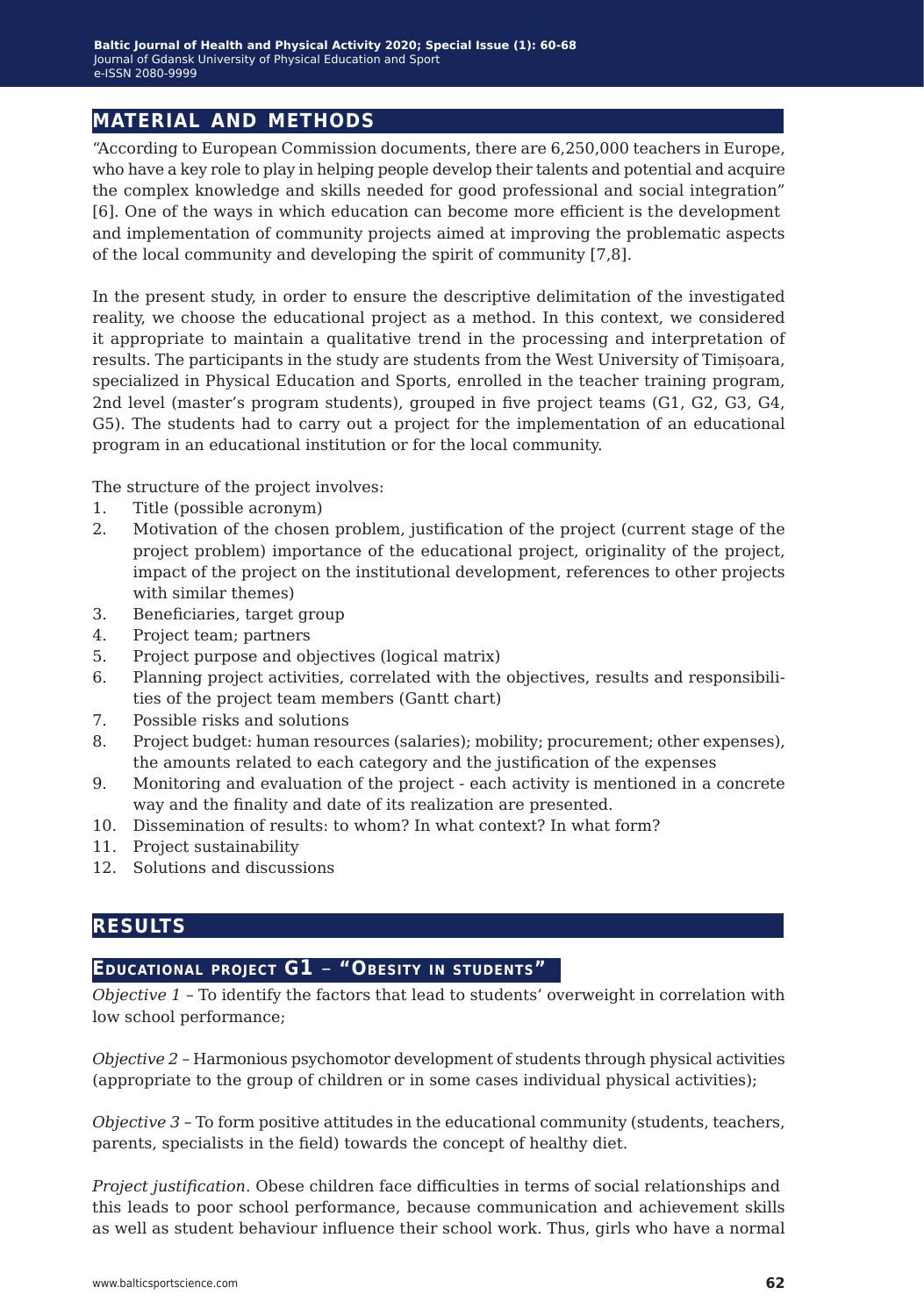weight when they start school but become overweight along the way have poorer results in certain subjects such as math. In overweight boys, however, a higher absenteeism from school predominates. At the same time, low self-esteem appears in obese students, which is a good reason for isolation.

The lack of information on healthy diets appears since the beginning of school, because meal times change, which leads to increased levels of obesity among students and affects the teaching process, leading to lack of performance and poor results. Insufficient number of specialists in this field lead to the inability to identify all cases of obesity among students and the lack of awareness of children about their health problems. Thus, early undiagnosed obese children and the lack of proper training to maintain optimal weight continue to increase the level of obesity among students.

The absence of a compulsory course on healthy eating does not oblige teachers and school management to be directly involved in children's health problems. The existence of fast food stores in the school perimeter encourages students to have access to unhealthy food that has a consequence of increasing the obesity rate.

*The objective of the project.* Forming a positive and responsible attitude towards weight, healthy diet, harmonious emotional and mental development, knowing the content of education for society, carrying out activities related to nutrition, obesity, weight and rules, necessary for the integration of obese students into social life.

From the proposed activities we can mention training courses for teachers and students, such as "Concepts for a healthy diet", "Let's eat right", "ABC-nutrition"; meetings with specialists for exchanging experiences in school ("My weight", "What? How? When and how do we eat?"); workshops with nutritionists and specialized medical staff in which both students, teachers and parents participate; a fair with healthy and organic food.

To disseminate the results, a website will be created (obezitatealaelev.com), a Facebook account, a group that will contain information about the content of the project, about the activities within the project, as well as other information about obesity and healthy eating. All this information will be accessible after the completion of the project.

#### **Educational project G2** *−* **"Modern playground for school students"**

*Objective 1* − Efficient use of breaks between classes through recreational and fun physical activities performed by students in the modern playground;

*Objective 2 −* Increasing the degree of socialization between students by using the playground in school in non-formal activities.

Project justification. The central idea of the project is that a well-thought-out and welllocated playground appropriately stimulates creativity and social interaction between students of different ages. The playground will be modern and adapted for the students of the school, which can be used by them both during breaks and outside school hours. The causes of the lack of a playground are multiple and complex.

The lack of a playground for students has a direct effect on the degree of socialization between them. Given the evolution of technology, it is easy to see how students take breaks in small groups and use mobile phones more individually. The degree of interaction between them is extremely low, being little stimulated interpersonal social skills, just at the age when they should be in full development.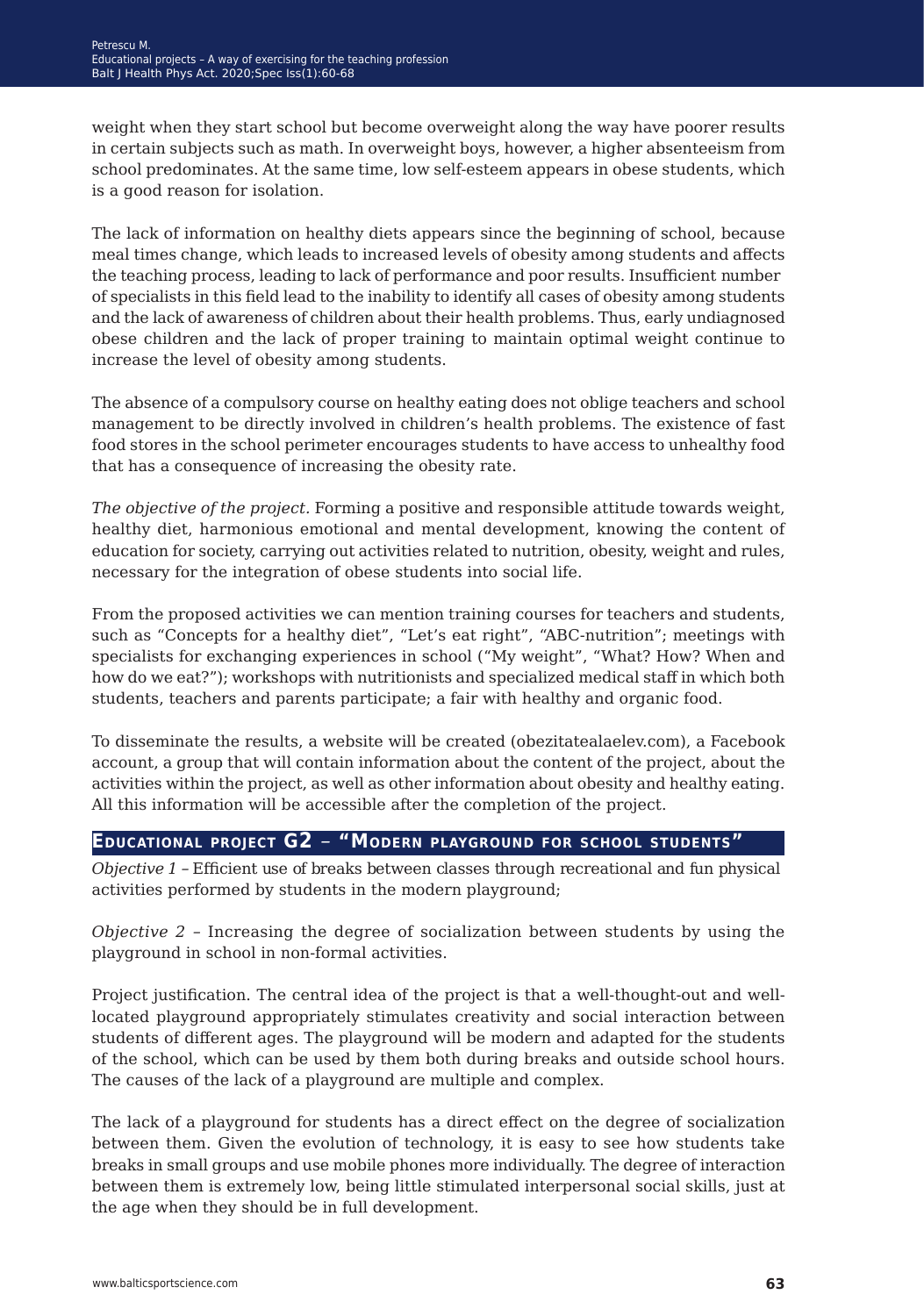Another cause of this problem is the lack of initiative of students in this regard. The students in the school do not put pressure in the sense of obtaining a playground adapted to their needs. The main reason is that students do not know how they could organize themselves to apply for such investments for their benefit. Finally yet importantly, the lack of parental initiative is another cause of this problem. Parents do not communicate and, although everyone considers a children's playground to be beneficial at the individual level, they do not take any initiative at the group level. None of the groups listed have concrete ways to organize, meet and discuss issues relevant to the school.

Therefore, the project seeks to address these issues by identifying and developing ways of communication between decision-makers and school funders to ensure better funding for the school in relation to current and long-term needs. One of the project goals is the development of communication channels between parents, but also between them and other educational partners, in order to identify the most important needs of the school community. Another goal of the project is to develop students' coordination and collaboration skills to achieve a common goal. The project will be a pretext to create the necessary communication channels between educational partners, but also the skills and habits of using them.

The objective of the project is to increase the degree of quality socialization among school students. "By carrying out this project we will have in our school a modern playground adapted to our times, which can be used by students both during breaks and after classes or extracurricular activities, and which will help increase the degree of socialization between students".

From the project activities, we signal:

*Student-centred activities.* Student-centred activities that teach pupils what rights and needs they have, how they can capitalize on them in relation to other educational partners, but also how they can use the playground to develop their socialization skills. ("Workshop for children's rights" or workshops such as "Mediation of conflicts", "Financial education", "With socialization at play").

*Parent-centred activities.* The project will also develop two sets of parent-centred activities, through which they will acquire knowledge about school funding and negotiation between educational partners and, last but not least, for the use of communication channels between parents and teachers (workshops, parent-student-teacher meetings).

*Teacher-centred activities.* Teachers have an opportunity to participate in courses "Identifying the needs of the school community", "Financing schools", workshops such as "Playground and learning".

*Activities for arranging the playground.* The arrangement of the playground involves both the purchase of furniture and toys, as well as their installation, this being included in the purchase price.

*Dissemination of the project.* The project will be disseminated on the school's website and on social networking sites. The project team will create and manage the accounts on the social pages of the project and will ensure good information of students, parents and teachers. All project activities will be announced on the school notice board. Meetings and visits with the business environment will be organized for the signing of partnerships and sponsorship contracts necessary to obtain funds.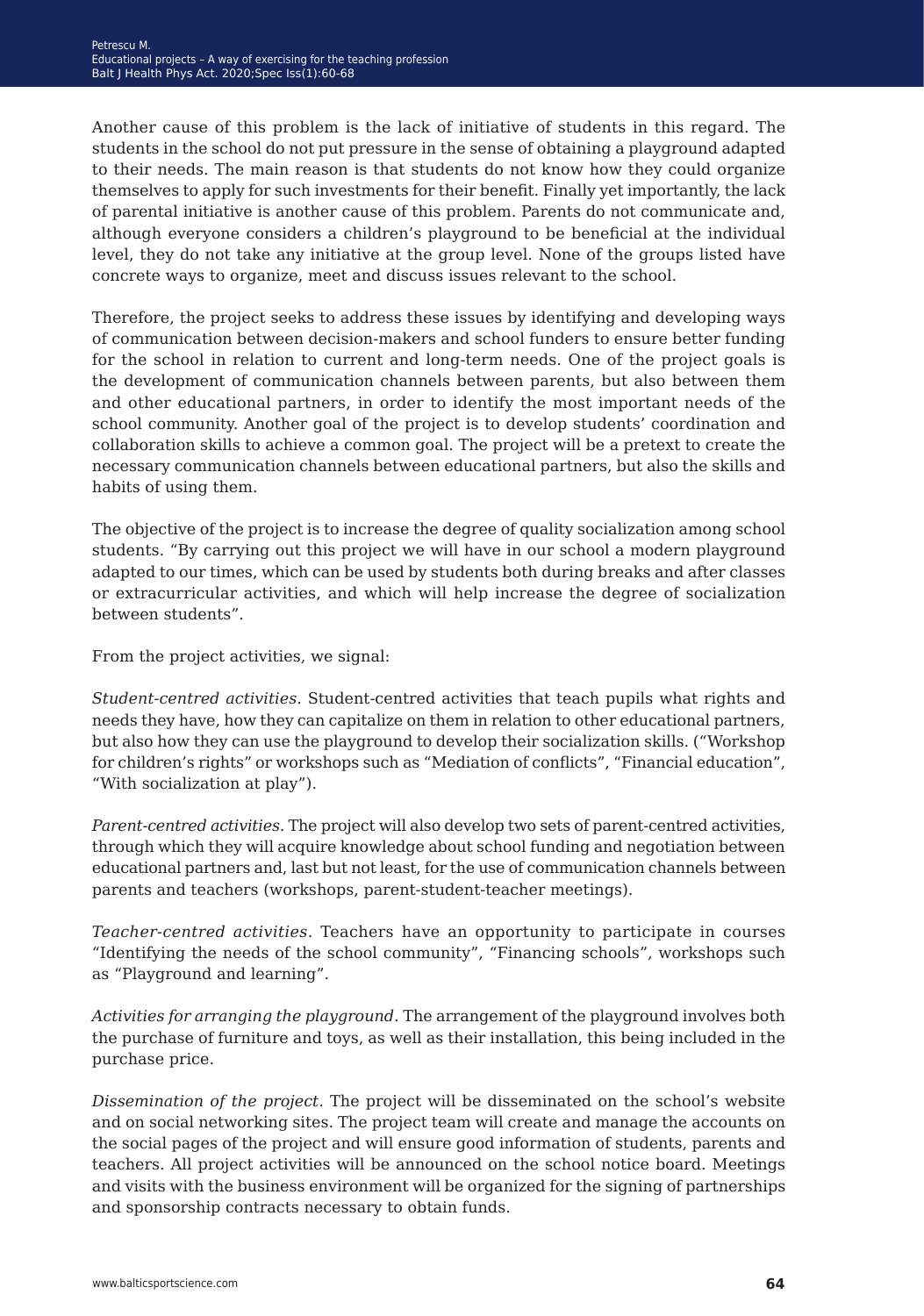The project has a high degree of sustainability. After the end of the project, the studentparent-teacher communication groups will continue to discuss through classic or modern communication channels (Messenger, WhatsApp), identifying problems and developing solutions. Also, the playground arranged within the project will be able to be used by students, both in school and extracurricular activities. After the completion of the project, the maintenance of the playground will be achieved through funds attracted from the business environment and continuing to sign partnerships and sponsorship contracts.

#### **Educational project G3** *−* **"Summer school through physical and fun activities"**

*Objective 1 −* Development of students' physical abilities during the activities of a summer school.

*Objective 2* − Reducing the time spent by children in front of the TV / Computer / Telephone and replacing them with various and captivating activities adapted to their age and preferences.

*Project justification.* The project is addressed to students and parents, so that during the holidays children can benefit from sports activities under the guidance of specialized teachers, for 4 to 6 hours a day, thus eliminating the big problem of most parents, namely to spend a lot time in front of TV and/or computer.

It was found that, in the absence of a sports discipline or a program with various imposed or fun activities, the time that a child can spend in front of a screen (computer, phone, internet) is unlimited if we do not intervene. On vacation, a child without a predetermined schedule wakes up late and gets bored. While looking for refuge in front of the TV, buttoning on different channels, talking on social networks with colleagues or friends, the child forgets about him/herself or does not notice the passage of time.

In families where both parents work from morning to afternoon and are not available to take their children to various activities, their children spend their time as they know best, namely in front of the TV or chatting via a computer. Some parents are disinterested in their children's physical activity because most of them are unaware of the benefits that sports or any other physical activity can bring to their children's lives, so their children end up spending their time in front of the TV or the computer. Other reasons why children stay on TV or computer for too long on holidays is the lack of adequate infrastructure for sports activities. Many towns do not have land and gyms available to children; most of them are private or inside schools where the gates are closed on vacation. This adds to the lack of sport specific facilities and work materials: not all children have rollers or bicycles, balls and rockets or other objects necessary for physical activities.

Limiting access to the online environment is considered necessary because a lot of information is inappropriate for a certain age. On the other hand, the stay of the child in front of a screen for several hours creates a state of safety for worried parents, but the child becomes sedentary due to the lack of physical activity, develops addiction to this, later becoming overweight.

*The objective of the project.* Reducing children's time on TV / computer through a variety of physical activities suited to children's preferences and providing age-appropriate captivating information.

*Project activities.* Workshops for teachers of different sports and selection of sports instructors for the summer school (teachers for: cycling, swimming, aerobics, tennis, other sports and games, but also creative activities). Workshops for parents with invited experts in psycho-pedagogy, transposition of online activities into sports activities.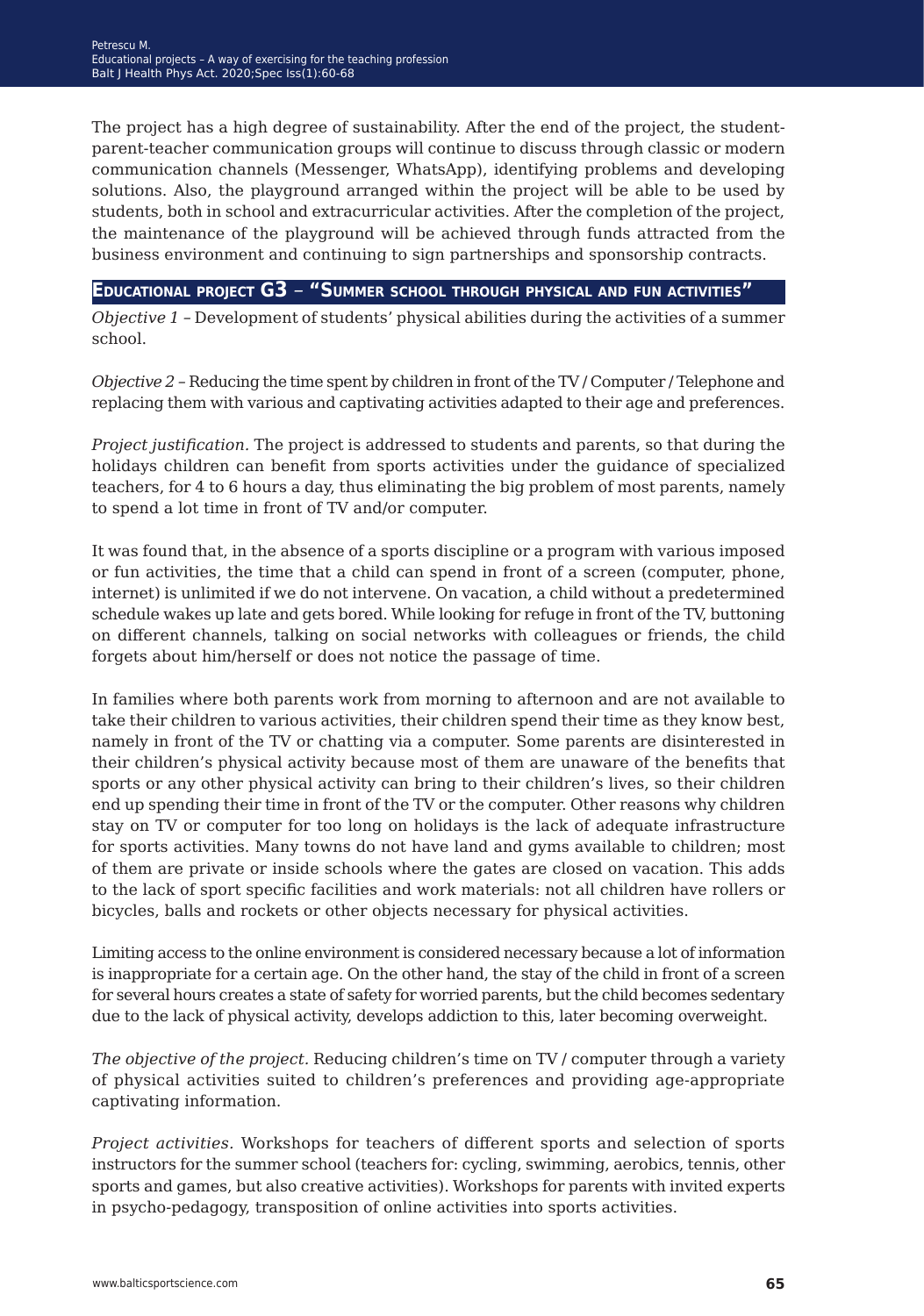Dissemination of results is done by creating a website but also a page on social media (Facebook, Twitter, LinkedIN, Instagram, eTwinning), containing a description of the project, the program, the activities related to the project, as well as other important information up to date on the project and, last but not least, a guideline for teachers. The information about the achievements and results of the project, its good practices and the feedback of the participants will be presented with pictures, videos from the project brought to the attention of the general public on the same social media channels but also through mass media (TV, radio, newspapers).

#### **Educational project G4** *−* **"Adapted physical activities"**

*Objective 1* – To identify exercises and physical activities adapted to each child with special needs;

*Objective 2* – To develop positive attitudes of all children in school towards issues related to social inclusion.

Project justification. This project is aimed for children with disabilities such as Down syndrome, autism, etc. It is considered that these children need more attention in physical education and sports classes; in many situations teachers cannot devote enough attention to these children and cannot provide enough support every time. It is welcome to include two hours of adapted physical activity per week. These classes should take place outside of class hours, under the supervision of physical education teachers in the school but also of a physiotherapist.

The project aims to develop motor skills, competitive spirit and the pleasure of exercise, so that when they are in physical education they do not feel marginalized or excluded because they are not as kinesthetically fast as others. In addition to the goals of physical development at normal parameters, the project has as a secondary goal: social inclusion.

Proposed activities include training courses in the field of Special Educational Needs to support teachers, a competition for hiring support teachers, practices conducted by physical education teachers and supervised by experts, conducting extracurricular classes under the supervision of a physiotherapist, analysis of student performance, reassessment of student behavior, a charity event and sports, running, dedicated to children with Special Educational Needs.

Dissemination of results. This project is designed as a model to follow for all schools, for a better relationship between teachers – Special Educational Needs students – other students.

Given that this program takes place during the school year, it is desired that the County inspectorates implement this type of physical education classes after adapting them to compulsory school curriculum, because each school has this type of students. With the parents' consent, a video would be created to promote these activities and popularize them in all schools that face the problem of integrating students with disabilities.

#### **Educational project G5** *−* **"Community cultural-sports center"**

*Objective 1 −* Increasing the interest of school students in participating in extracurricular activities;

*Objective 2 −* Involvement of both the school and the community in cultural and sports activities.

*Project justification.* A cultural-sports center will be established by the teachers of the local school with the help of the local administration, which comes to support this project,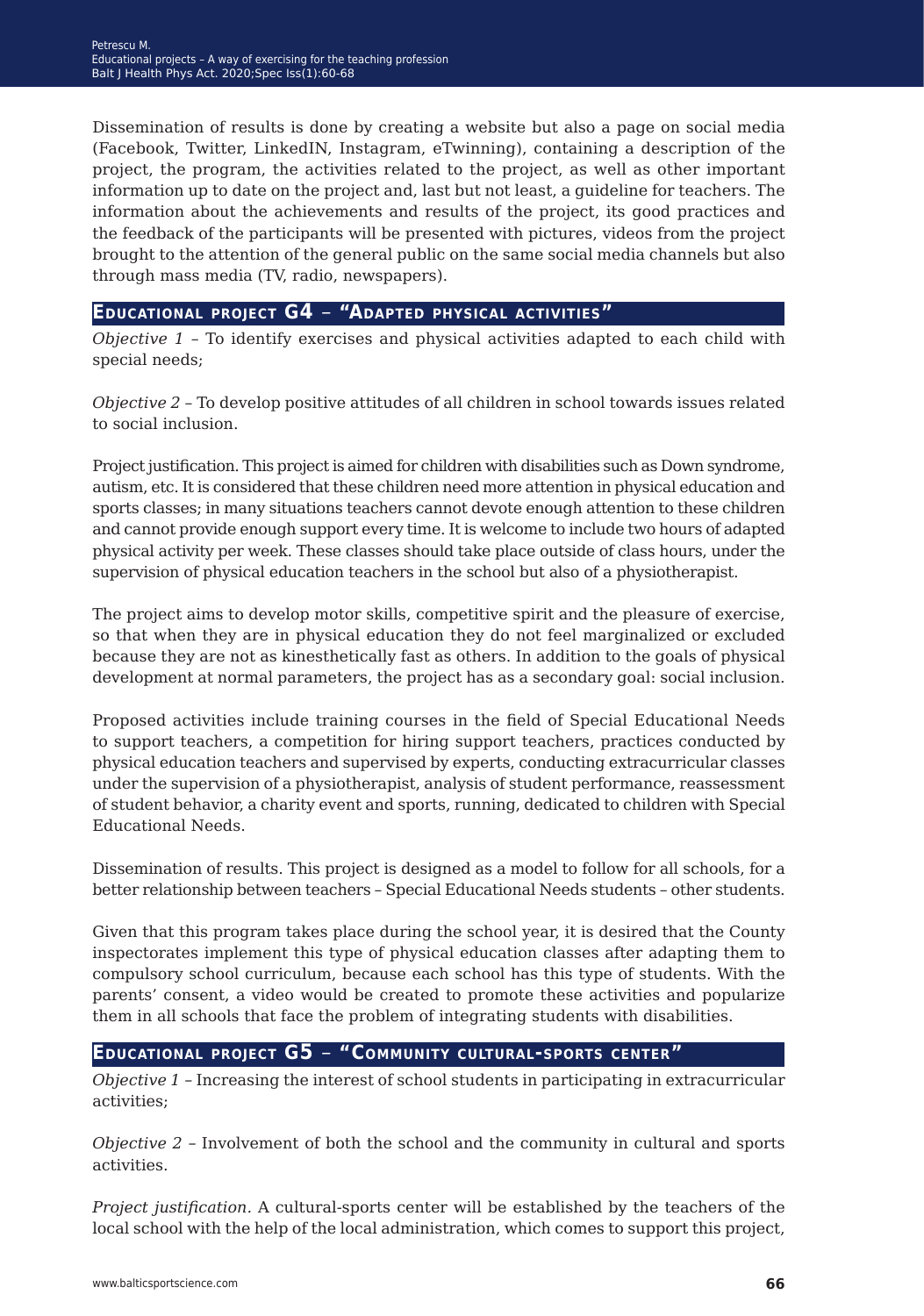by providing the school with two rooms in the Cultural Centre building, in the immediate vicinity of the school. Here is also an asphalt field that will be arranged and used for the purpose of a multifunctional sports field and as a platform for outdoor cultural activities.

This center will host various activities of the club (sports, folk dance, conservation and reconstruction of traditions and customs popular picture circle), symposia at the community level, painting exhibitions and other exhibition materials, sports and artistic competitions intercommunity and interethnic, reconstructions of local traditions and customs. Following the implementation of the project, the center will permanently represent a nucleus of collaboration both at school and at the community level. The project plan is made up of activities whose results will affect as large a group of direct and indirect beneficiaries as possible.

By implementing this project, together with students, different social categories (parents, adolescents, socially disadvantaged categories, Roma children) will be engaged, so that this center becomes a framework of inter-relationship at the community level, and the school is the coagulating factor of these relations. The project aims to increase the interest of school students in the community to participate in extracurricular activities, as well as the development of cultural-sports extracurricular alternatives at the level of the school and the community of which it is part.

*Project activity.* Arranging the space of the sports cultural center; providing necessary equipment for extracurricular activities; creating circles and activities, sports competitions (chess *−* "Minds", table tennis *−* "Movement and health", badminton *−* "Spring Cup"); cultural activities ("Commune between past and future", "Commune Day").

*Dissemination of results.* Creating a Facebook page in order to promote the activities and disseminate the results resulted from the implementation of the project. Inauguration of the sports cultural center, posters, invitations, leaflets, brochures *−* promotion and media coverage to the community. All sports competitions and artistic developments will be covered by posters, leaflets, distributed in the school and in the community, invitations will be offered to guests of honor. The photos taken by the children at these events will be displayed on the school panel. The exhibition activities and the students' paintings will be promoted and publicized through the internet, posters, leaflets, at the community level and outside it.

After the end of the project, this space which is arranged to carry out extracurricular activities will continue to host these types of activities. In this location, there will be rehearsals for future cultural events and training for sports competitions. The rehearsals for folk dances will continue, the already formed bands will perform on various occasions celebrations, artistic competitions at school, in the community and outside the community, at folk festivals. In addition to the Romanian and Roma dance groups, we are considering the expansion of the Hungarian ethnic group, whose percentage is significant in the locality. Also, through the Facebook page will continue to be promoted the dissemination of the activities of the Sports Cultural Centre.

#### **conclusions**

Education and the school, as its main institution, face problems specific to contemporary society, problems with a wide range of action, from the general, planetary level to the local, community level. When educating students, teachers can appeal to effective learning methods, but at the same time they can implement other activities such as educational projects. Students can thus find problem situations, think critically and practice how they could improve their activity in a school.